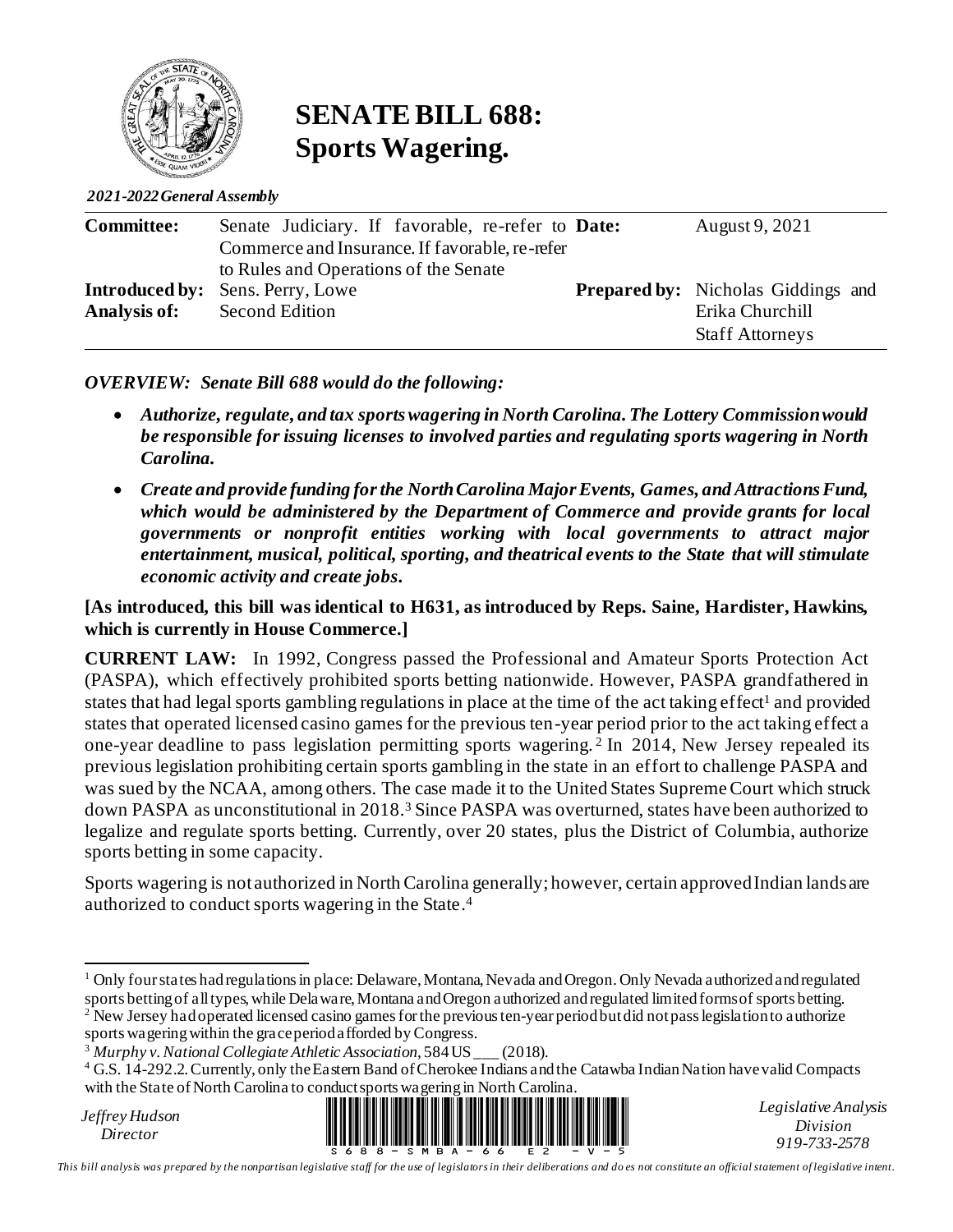# **Senate Bill 688**

*Page 2*

**BILL ANALYSIS:** Senate Bill 688 would create Article 9 of Chapter 18C to authorize sports wagering in North Carolina. The North Carolina State Lottery Commission (Commission) would be charged with regulating sports wagering in the State. Wagers would be authorized via mobile devices, computer terminals, or similar access devices in places of public accommodation, which are defined as property containing a sports facility, or property owned or controlled by the owner or operator of a sports facility or affiliated with the owner or operator that is within one-half mile of the sports facility. A sports facility is a facility that hosts professional sports with a minimum seating capacity of 17,000 people or is a facility that hosts an annual professional golf tournament.

Sports wagers would be authorized on professional sports, college sports, electronic sports, amateur sports, or any other event approved by the Commission. Electronic sports are competitions where individuals or teams play video games, either in-person or online, for prizes, money, or entertainment. Amateur sports are not professional, college or youth sports and includes domestic, international, or Olympic sporting competitions.

#### *Licenses*

The Commission would be responsible for issuing licenses and collecting any license application fee. Licenses would be valid for five years. Except for sports wagering supplier license applicants, all license applicants as well as any directors, officers, or other personnel required by the Commission would be subject to extensive background checks by the Commission. The licenses are as follows:

- Interactive Sports Wagering License required to offer and accept sports wagers in North Carolina. The Commission must authorize at least 10, but not more than 12, interactive sports wagering licenses. If there are more than 12 applicants, the Commission, in its discretion, must select the most qualified applicants. The application fees for an interactive sports wagering license are as follows:
	- o Initial application fee: \$500,000.
	- o Renewal application fee: \$100,000.
- Service Provider License required for a person to provide covered services to any interactive sports wagering licensee. Covered services are services that involve the operation, management, or control of sports wagers, including development or operation of a sports wagering platform and the provision of odds and line information. It does not include payment processing, customer identity, age verification, geolocation services, streaming or other video and data that does not include odds or line information, telecommunications or internet service that is not designed for sports wagering, or other goods or services not designed for use in connection with sports wagering. The application fees for a service provider license are as follows:
	- o Initial application fee: \$25,000.
	- o Renewal application fee: \$10,000.
- Sports Wagering Supplier License required to sell, lease, distribute, offer, or otherwise provide services, goods, software, or other components necessary for the creation of betting markets and determining bet outcomes, directly or indirectly, to any license holder or applicant involved in the acceptance of bets. Upon approval of the Commission, a provisional sports wagering supplier license may be issued prior to issuance of a sports wagering supplier license. A sports wagering supplier license is not required for interactive sports wagering licensees that act as a sports wagering supplier. The application fees for a sports wagering supplier license are as follows:
	- o Initial application fee: \$15,000.
	- o Renewal application fee: \$5,000.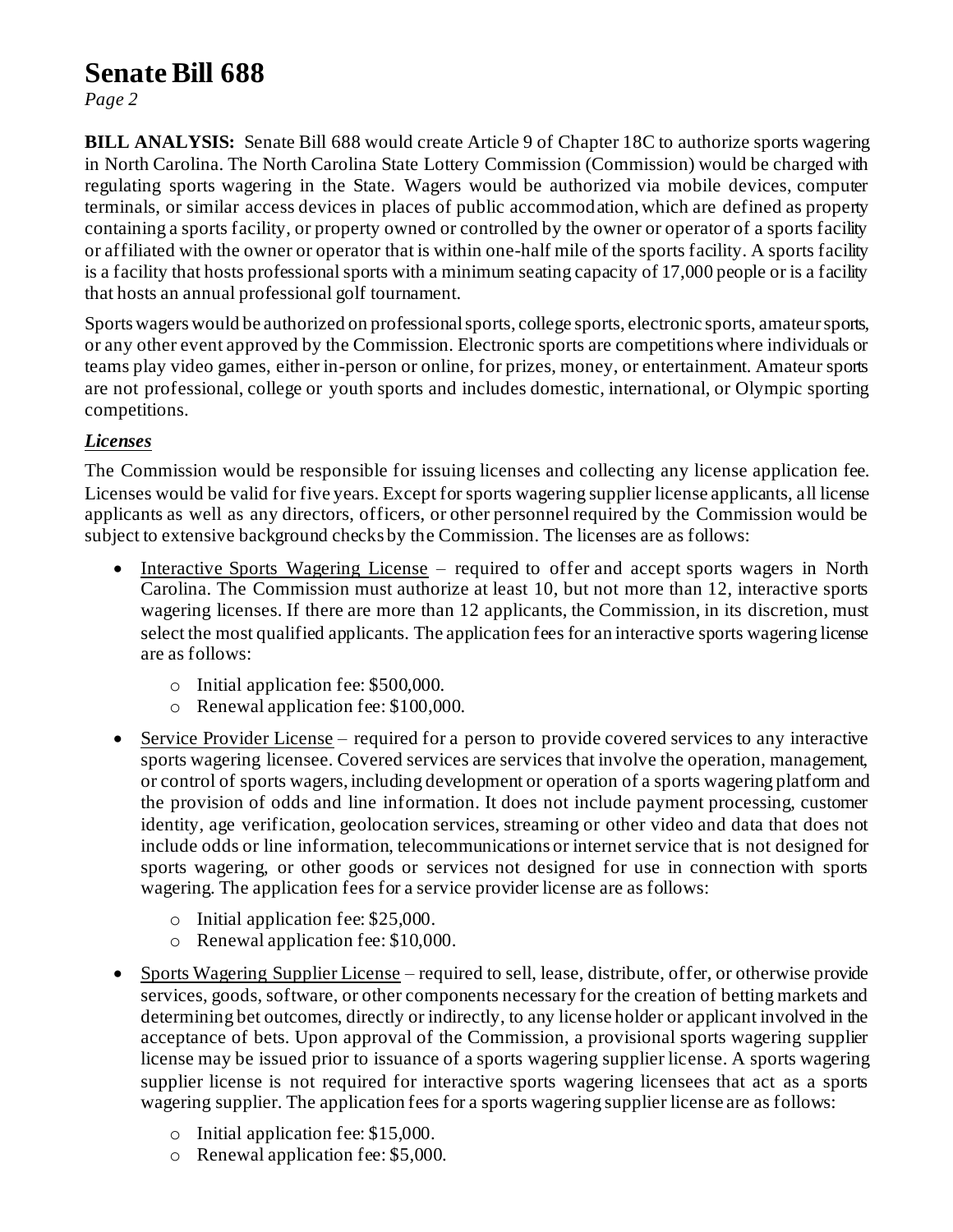# **Senate Bill 688**

*Page 3*

Only registered players would be permitted to create an account and place wagers with an interactive sports wagering licensee. The interactive sports wagering licensee would be responsible for ensuring the identity and age of any registered player. A registered player must be at least 21 years of age. Individuals would be allowed to voluntarily exclude themselves from placing sports wagers through a voluntary exclusion program established by the Commission.

#### *Civil and Criminal Penalties*

The Commission would be authorized, subject to 15 days' notice and a hearing, to suspend or revoke a license, impose a penalty of not more than \$10,000 per violation of any licensee, or both.

The bill would create the following criminal penalties:

- Class 2 misdemeanor for knowingly offering or engaging in sports wagering in violation of the Article.
- Class 2 misdemeanor for engaging in sports wagering when under the age of 21.
- Class G felony for knowingly attempting to collude or conspire to influence the outcome of a competition subject to sports wagering in this State.
- Class I felony for any interactive sports wagering licensee or service provider licensee who willfully gives false information on their license application.

#### *Tax and Revenues*

A tax of 8% would be levied on the adjusted gross revenue of each interactive sports wagering licensee. Adjusted gross revenue includes all gross wagering revenue received by an interactive sports wagering licensee minus winnings paid, costs of personal property distributed as a result of a sports wager, cash value of bonuses or promotional credits provided to registered players which are returned in the form of a deposit or wager, uncollectible receivables (up to 4%, unless a greater amount is authorized by the Commission), and excise tax payments on sports wagers remitted to the federal government. The tax would be due monthly to the Commission.

The Commission would be required to do the following with revenues, which includes the tax levied and the license application fees collected:

- Remit 50% of the *tax collected* (does not include license application fee revenue) to the newly created North Carolina Major Events, Games, and Attractions Fund.
- Reimburse itself for expenses in administering sports wagering in the State.
- Remit the revenues that remain to the Department of Revenue, which would credit the revenue to the General Fund.

#### *Guidance from Commission*

The Commission would be responsible to provide guidance to parties regulated by the newly created Article 9 of Chapter 18C. The guidance must address electronic sports with due consideration to the key role of game publishers as creators of the underlying video game.

The Commission may accept license applications when the act becomes law; however, any license issued would not become effective until October 1, 2021.

#### *North Carolina Major Events, Games, and Attractions Fund*

Senate Bill 688 would also create the North Carolina Major Events, Games, and Attractions Fund (Fund). The Fund would be administered by the Department of Commerce (Department). The Department would use revenues in the Fund to enter into multiparty agreements with site selection organizations and local entities to provide grants to promote the attraction of major events to the State which stimulate economic